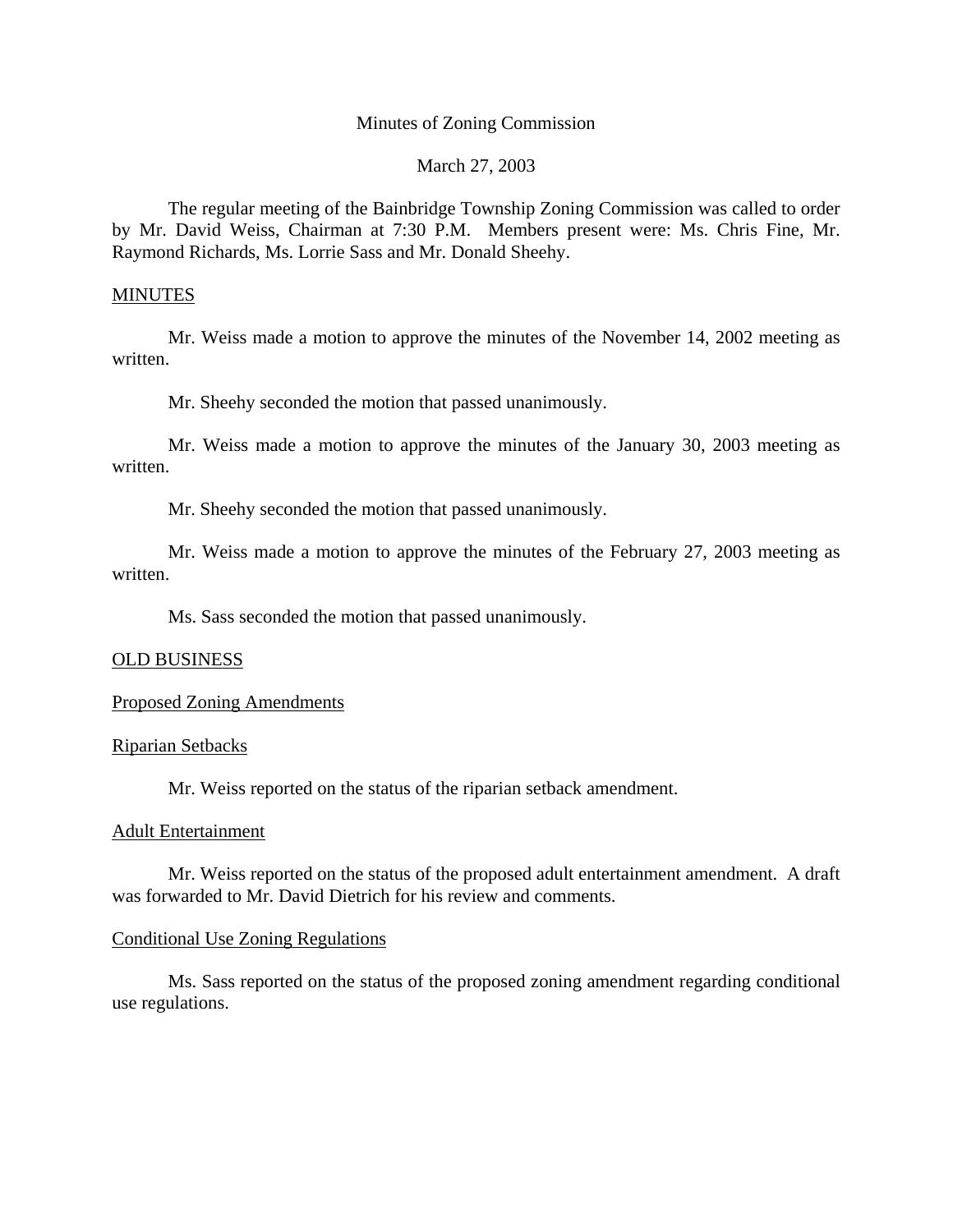#### CORRESPONDENCE

- 1. Bainbridge Township Board of Trustees Meeting Minutes, dated February 17, 2003 and February 24, 2003.
- 2. Bainbridge Township Board of Zoning Appeals Meeting Minutes, dated February 20, 2003.
- 3. Zoning Inspector's Report, dated February 2003.

Mr. Weiss made a motion to recess the regular meeting at 7:46 P.M.

Ms. Sass seconded the motion that passed unanimously.

## PUBLIC HEARING

## Proposed Zoning Amendment Z-2003-1

 Mr. Weiss called the public hearing to order at 7:46 P.M. Members present were Ms. Chris Fine, Mr. Raymond Richards, Ms. Lorrie Sass and Mr. Donald Sheehy. A court reporter from K. K. Foxx Court Reporters was present.

 Proposed amendment Z-2003-1 by application of The Winbury Group proposes to rezone Permanent Parcel Numbers 02-412700, 02-412800, 02-419931, 02-421000 at Bainbridge Road and State Route 422 from (R-3A) Residential to (CB) Convenience Business District.

 Mr. Weiss noted that this public hearing is a continuation from February 27, 2003 and the zoning commission had requested additional information regarding this application.

 Mr. Mark Snider and Mr. Patrick Winslow of the Winbury Group and Mr. David Best, Business Development Director were present to represent this application.

 Mr. Snider thanked the zoning commission for seeing them again tonight. He stated that they own the Winbury Professional Center at 8401 Chagrin Road and invited the members to take a look at what they have done there and that they have offered their conference center to the police department and fire department for training. He added that they have a video conference center with a 60" screen and have offered use of this room for any civic function. He reviewed the site plan which highlighted the Winbury Center property and the Mutual Security Company property and said the township has made a motion to acquire the Mutual Security property by eminent domain. He continued by saying that the zoning commission wanted them to clear up who owns certain property and said it is currently owned by the State of Ohio as well as the triangular piece and 79' of their property abuts the state property and the rest of the land is owned by an individual property owner with a home. He said they talked to Pete Seliskar of the Geauga County Engineer's Office and he confirmed that the county is in the process of taking over the road. He said he asked how long it will take for the state to turn the property over to the county, they do not know, but the county is ready to receive it.

ZC 3/27/2003 -2-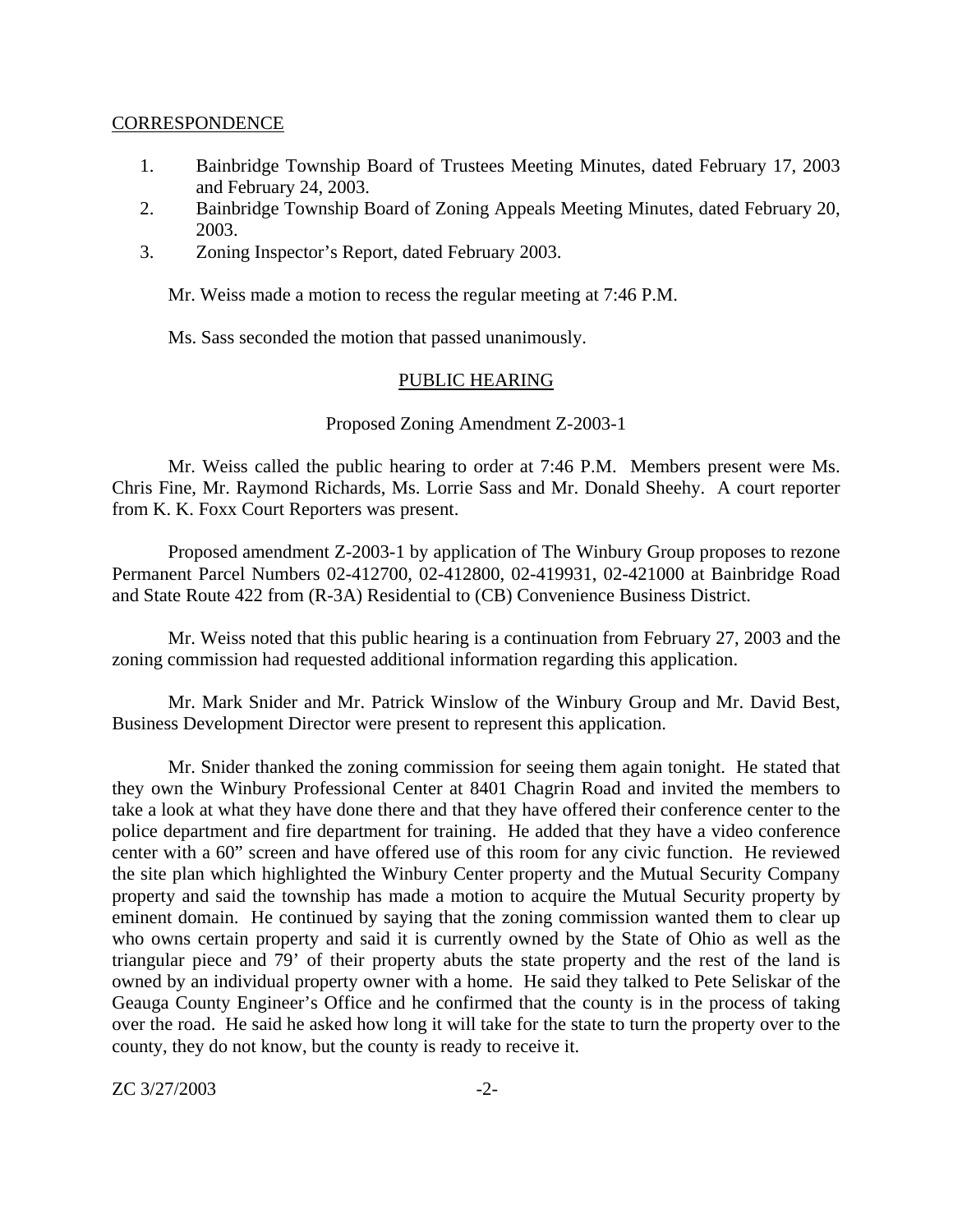Mr. Snider said when Rt. 422 was built, Federal money was involved and everything is OK, the paper work just needs to be done. He said the driveway was installed prior to the state taking ownership and it became a driveway leading to the house. He said they (Winbury) did stake the corner and added that the state will only give the county what they have. He added that once you get past the state property, it turns into a driveway for the existing home and there was a temporary use back there for a concrete plant for the freeway.

 Ms. Fine asked for an explanation of the flags that are on the west and east sides of Millbrook Drive.

 Mr. Snider said they were put there to identify the property owned by the state including the triangular piece and there is about 60' on both sides of the street because they own more than just the street itself and we wanted to try to give the zoning commission members some understanding why this property should be changed and the characteristics of this property is similar or identical to the Winbury Center property because they are both located at the US 422 and SR 306 interchange contiguous to the entrance ramp and the property was not properly zoned. He continued by saying that the Mutual Security property to the east was improperly zoned residential and this piece should be corrected now.

 Mr. Weiss said that one major difference with your other parcel is that it is on a road that has a lot of commercial traffic and these parcels are at the end of a residential culdesac.

 Mr. Patrick Winslow said that he disagrees and the township is bootstrapping its argument.

Mr. Weiss said the property is at the end of a culdesac.

 Mr. Snider said they were talking to Mutual Security about buying the adjacent property but the township came in and are trying to buy it. He asked who decided that the property should be purchased by eminent domain.

Mr. Weiss said that is up to the township trustees.

Mr. Snider asked what the reason is for them to acquire it.

 Mr. Weiss said the zoning commission was not consulted and we are only an advisory board to them.

Mr. Snider asked if there was any kind of organized effort to look at this area.

 Mr. Weiss said the zoning commission hired D. B. Hartt to look at some areas and this intersection was one of the areas and there was no sentiment to rezone anything on the south side.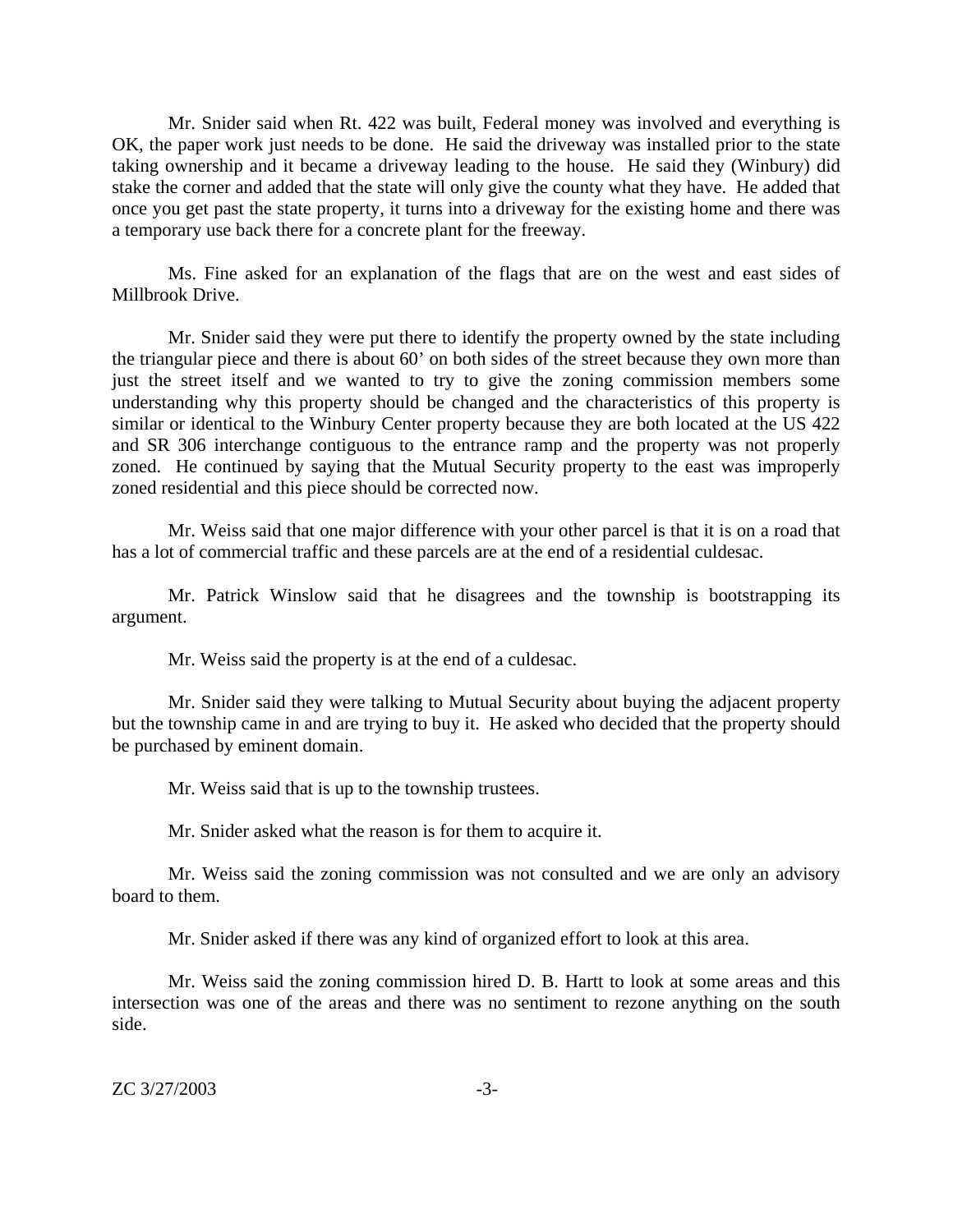Mr. Winslow asked if the consultant/planner or residents said not to rezone.

Mr. Weiss said Mr. Hartt did not recommend rezoning anything else.

Mr. Sheehy said the property is zoned identical to the lot next door.

 Mr. Winslow referred to the professional planner and said if his plan says there should be residential three acre zoning with a home in that area, it would be good to know.

Mr. Weiss said the D. B. Hartt Report was done about 2-1/2 to 3 years ago.

 Mr. Snider said their position is it is improperly zoned residential and we believe it is not residential especially with the sewer access and the sewer could have been granted for this property, other than the township does not want to give it to us and added that the Winbury Center property was not in the sewer area either. He said the ground water is estimated at 25 GPM like at the Chagrin Road property.

 Ms. Sass asked when their other property was zoned to POD if it was prior to the 208 sewer plan and if they have spoken to the county about that.

 Mr. Snider said yes and they told me we could apply and get permission from the township trustees and there is no reason regardless of the 208 sewer plan why this property does not have sewer and added the McFarland plant is sized enough to handle it. He said the soil is rated severe and is the exact same soil as on the Chagrin Road property and they would build a similar though smaller building on this site.

 Mr. Weiss said the fact is the only access is at the end of a residential culdesac and asked if there is another situation like that in the county.

Mr. Snider said he could not think of one but will look to find one.

 Mr. Weiss said it is inappropriate to place a commercial building in the middle of a residential area.

Mr. Snider said the property is next to US 422.

Mr. Sheehy said there are residential homes which are adjacent to Route 422.

 Mr. Weiss said those people in a public hearing said that they are perfectly happy in their homes next to the highway.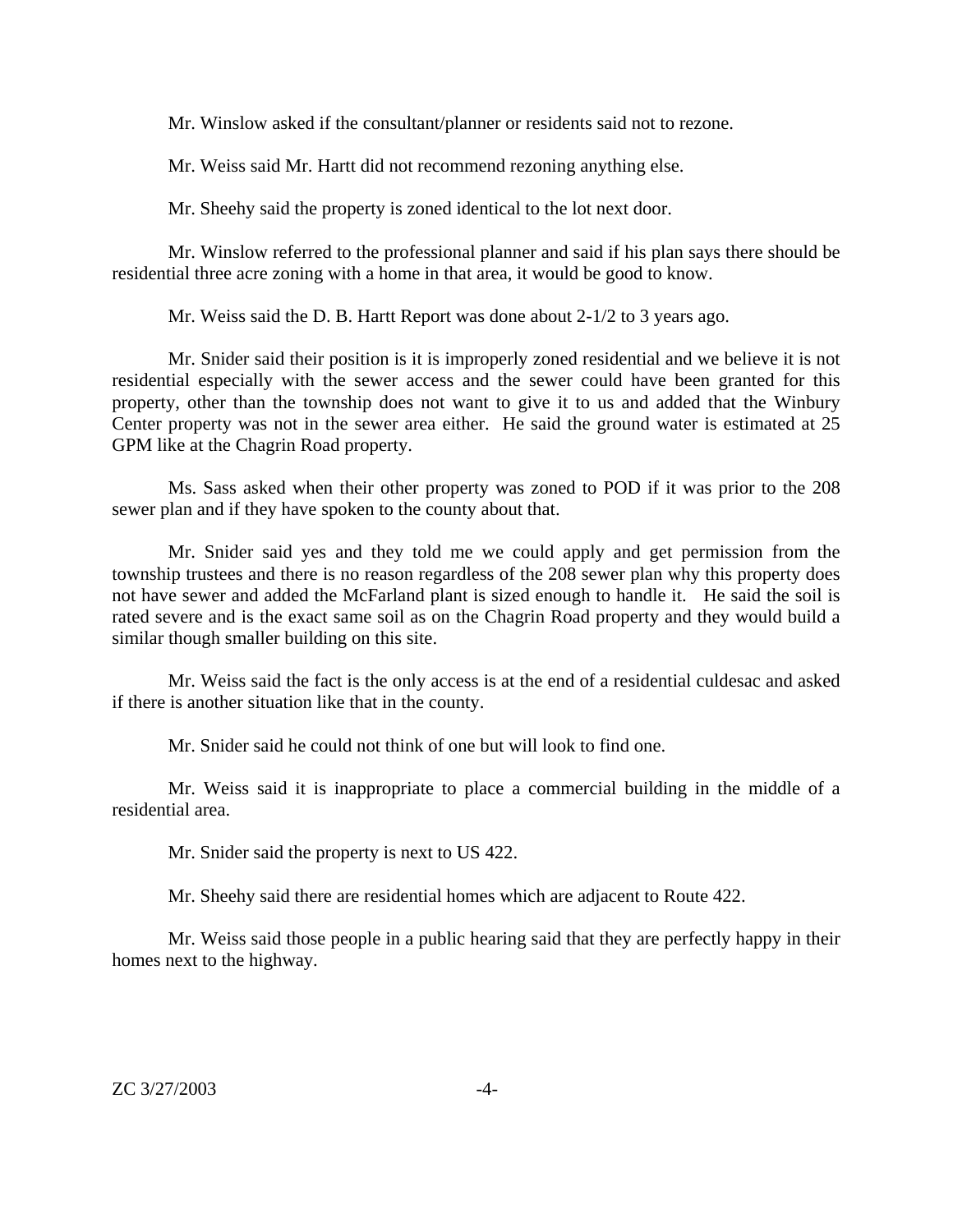Mr. Snider said typically there are not homes at an entrance and exit to a highway and asked the zoning commission if they honestly thought a house could be built on this property.

Mr. Sheehy said yes and referred to the large homes in Solon along the freeway.

 Mr. Snider said it is a foolish concept because this is along an entrance/exit ramp to a major freeway and added that they will test it. He said it is foolish to put a house on this property.

Ms. Fine said there is 79' of frontage and 150' is required for a commercial district.

 Mr. Snider said their position is when the trustees came in to purchase the Mutual Security property it was a predatory act, so why not pursue all the property along there and added that the township will pay one million dollars for that property.

Ms. Sass asked if they have spoken to the township trustees.

 Mr. Snider said yes but they did not want to usurp the authority of the zoning commission.

Ms. Sass asked when they spoke to the township trustees.

 Mr. Snider said in December when he made application for the church and was denied by Mr. McIntyre for no reason at all, they (Winbury) met with their attorney to straighten it out and contacted the trustees about their bad experience and they told us to go to the board of zoning appeals. He said they (Winbury) have been kept in the dark about the Mutual Security property because it has all been done in executive sessions and they have no information at all.

 Ms. Sass asked if they have approached the trustees about selling their property to the township.

 Mr. Snider said they talked to them informally, but they (trustees) have not gotten back to them.

 Ms. Sass asked Mr. Snider if he would consider approaching the trustees at a public meeting.

Mr. Snider replied by saying yes.

 Mr. Weiss asked about the status of the church application before the board of zoning appeals.

Mr. Snider said the church had to withdraw its application.

ZC 3/27/2003 -5-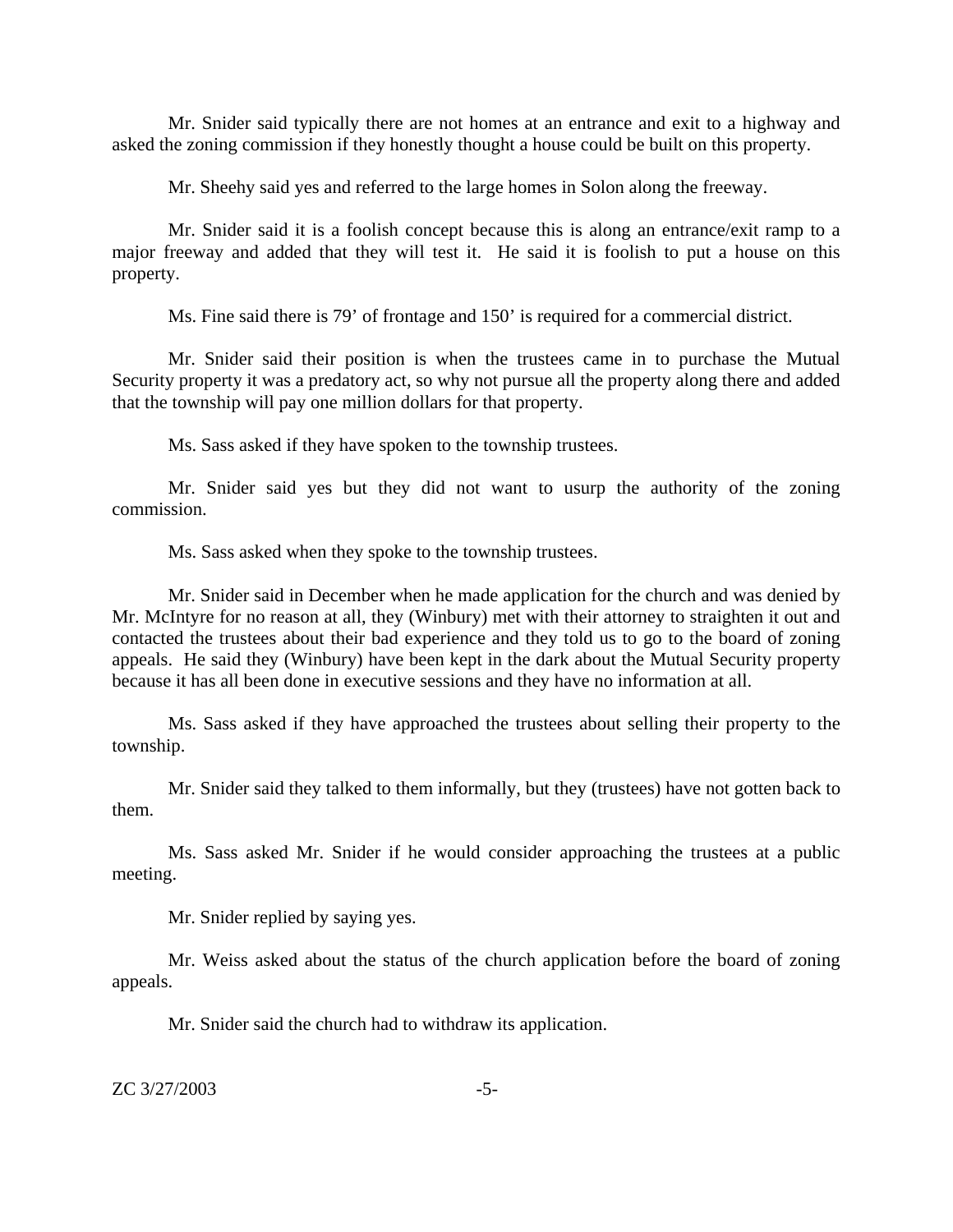Ms. Sass asked Mr. Snider when he talked to Mr. Hart of ODOT and Mr. Seliskar of Geauga County if there was a time-frame for the property to be transferred to the county.

Mr. Snider said there is no time-frame.

 Ms. Sass asked if the county planning commission has been made aware of this proposed road dedication.

 Mr. Snider said they should know, but he would be happy to let them know and asked when the county planning commission is going to make a determination, is it not part of the due diligence to find out.

 Ms. Sass said that the zoning commission did not know but it is not a bad idea to ask the county planning commission to re-examine this issue in light of this road dedication.

 Mr. Snider said if this is pre-determined, the zoning commission might as well vote on it now so we can get on our way.

 Mr. Weiss referred to the parcel next door and how it is zoned and said if you look at the boundary line on the adjacent parcel between residential and POD, it is lined up across the street on Bainbridge Road with a non-residential use.

Mr. Sheehy said there is enough to the west of that line that is zoned residential.

 Mr. Snider said if Mr. Hartt feels this should be zoned residential, he disagrees and the township knows it will not hold up and they want to stifle the re-zoning.

Ms. Fine asked if this property is re-zoned, what would be put there.

 Mr. Snider said a photography or dance studio or a corporate headquarters, but no fast food restaurants.

Ms. Fine said but the commercial zoning would allow that.

 Mr. Snider said there are uses in CB that we believe would not be attractive to this area and deed restrictions could be placed on the property plus the market itself would determine the use.

Mr. Weiss recessed the public hearing at 8:30 P.M.

Mr. Weiss reconvened the public hearing at 8:35 P.M.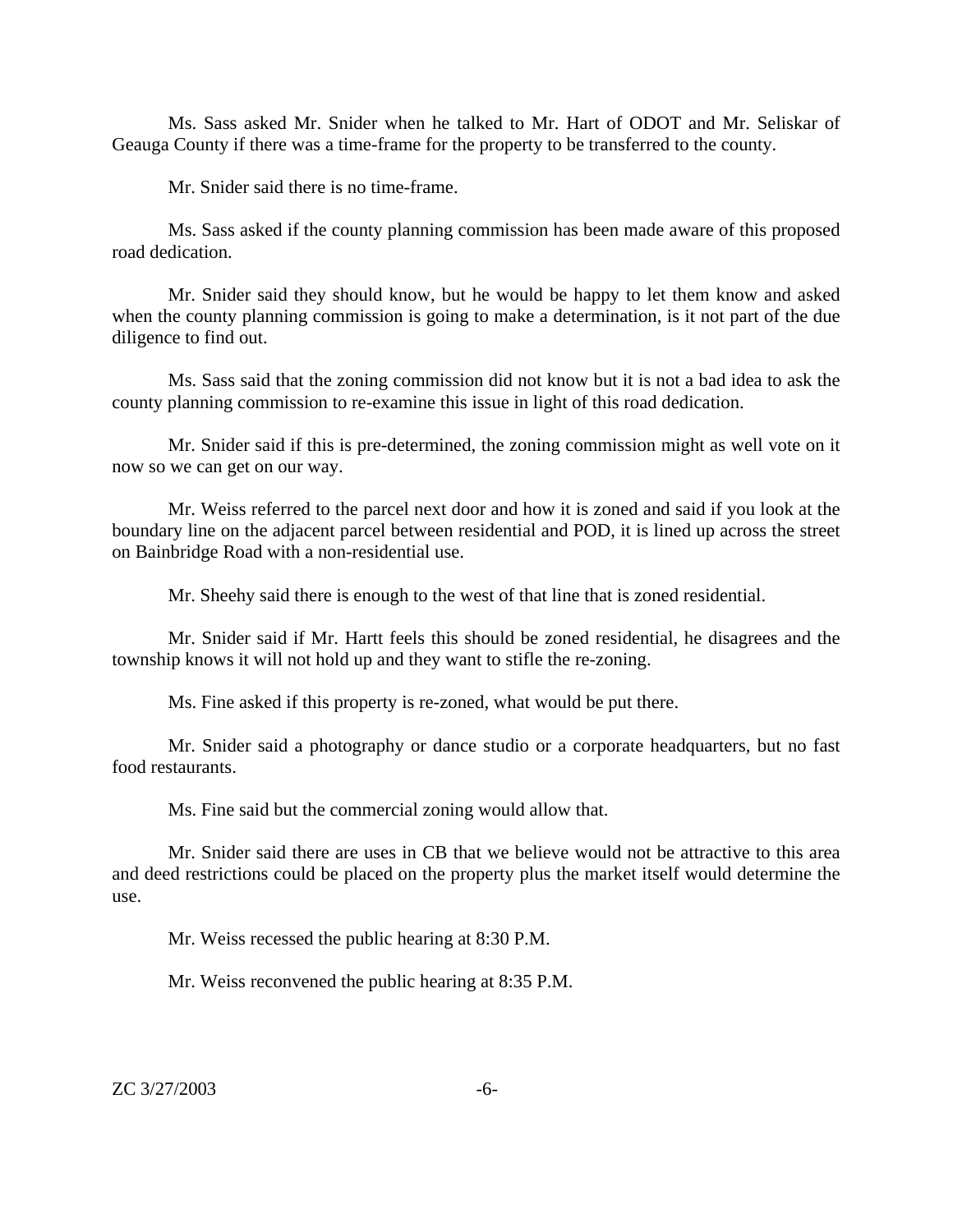Mr. Weiss obtained a copy of the D.B. Hartt report from the zoning office and said that the zoning secretary could make a copy of it for Mr. Snider. He said it was received by the trustees on January 13, 2001 but the project started in the middle of 1999. He said there are four maps relating to the intersection of Bainbridge Road and Rt. 422 and one of the areas is marked for community facilities at this intersection. He said the maps and policies are to re-enforce sensible zoning and there was no recommended change to your parcel.

Mr. Snider said they would like a get a copy of the report.

Ms. Sass said the report is used as a planning tool.

Mr. Snider asked who owns the property across the street.

Mr. Weiss said the township owns the property.

 Mr. Snider said it was previously owned by Tony Campane and zoned other than residential.

Mr. Sheehy said it is zoned R-3A.

Mr. Weiss said part of it is zoned CB and the rest is zoned residential.

 Mr. Snider said he believes that Mr. Campane wanted to change the zoning to CB but then it was purchased by the township and that is the pattern that the township is doing.

Mr. Weiss said the township is going to build a police station on that site.

 Mr. Snider said it is a pattern that the township purchases land like the Mutual Security property when the owner wants the zoning changed.

Mr. Weiss said there was never an application or a public hearing on that property.

Mr. Snider said there were discussions on it.

 Mr. Weiss said a number of people along Rt. 306 and E. Washington Street came in for discussions and wanted their property re-zoned.

 Mr. Snider said they (Winbury) can get Mr. Friedman under testimony that he believes this property was improperly re-zoned and he believes Mr. Campane came in to re-zone his property to something other than residential and when the township feels they have a piece of property that will not hold up to residential, they purchase it. He asked if anyone knows why they did not attempt to purchase all the property along there.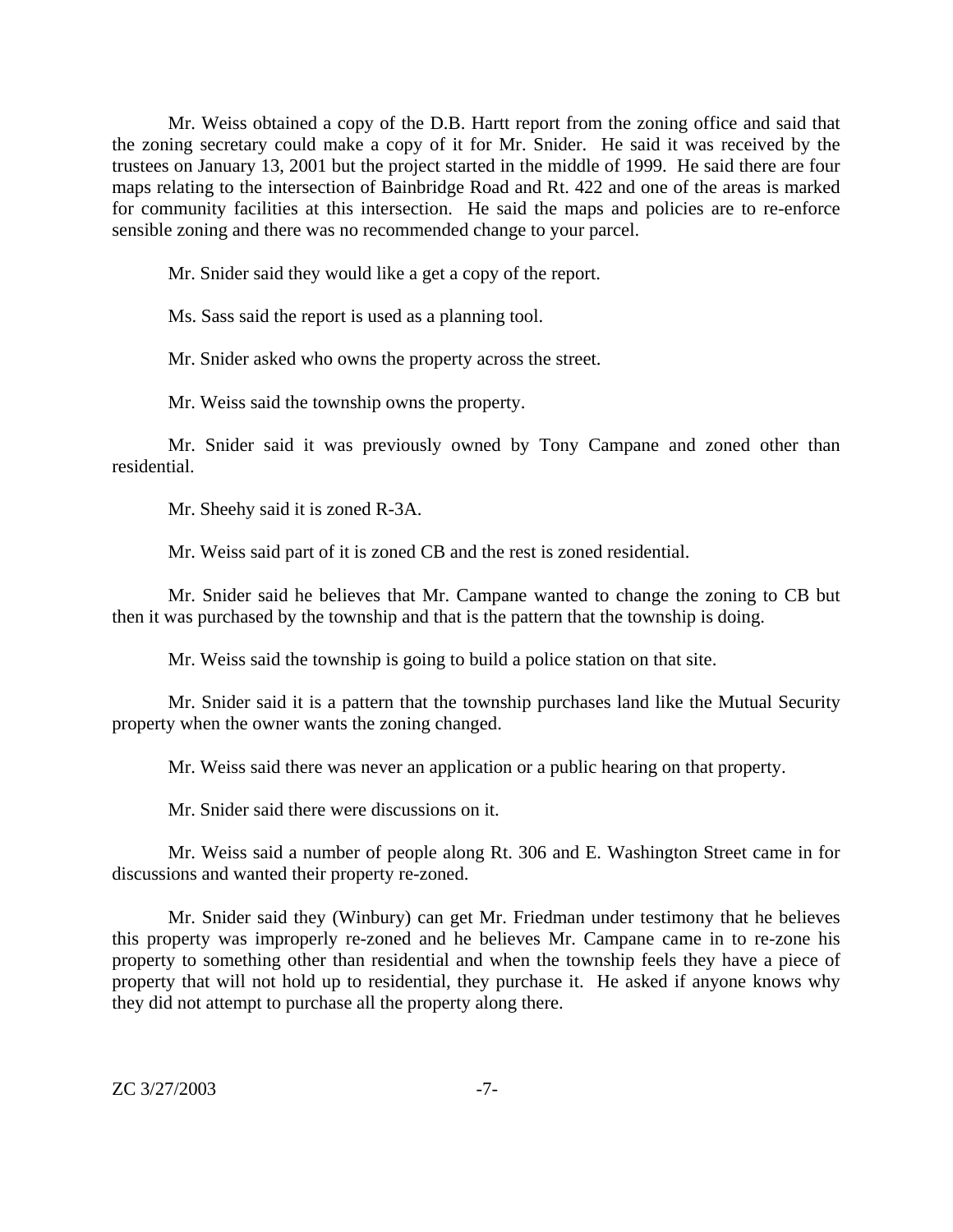Mr. Weiss said many times people have come in and talked informally and the township does not purchase their property.

 Mr. Snider said it is a pattern because the trustees purchase property when they believe the zoning will not hold up.

Mr. Weiss asked if it does not make sense to purchase property around the town hall.

 Mr. Snider said he would like to know if Mr. Hartt recommended that they purchase that property.

Mr. Weiss said there is no recommendation in the report that they purchase any property.

Mr. Snider asked what the reason is behind the Mutual Security purchase.

 Mr. Weiss told Mr. Snider that he would have to talk to the trustees and added that they had previously planned for open spaces and that is why they have executive sessions to discuss the purchase of property.

 Ms. Sass said she has not spoken to the township trustees as to why they make decisions to acquire property and referred to the comments about not seeing parks along freeways and said when she drives to Columbus, she sees parks along the freeway.

 Mr. Snider said he does not want his property to become a park and they (township trustees) are purchasing the Mutual Security property so it won't become commercial. He continued by saying that they did a lot of things at the Winbury Center and we don't see a negative to the township. He said he has witnessed homes being built at freeway intersections and it is foolishness at that and he would not want to live there and it is not an appropriate use of the property and does not understand why they are being railroaded by the township. He said that Mr. Desiderio recently said that Chagrin Falls was being a predator and unfriendly and that is the way we feel.

Ms. Sass asked how long the Winbury Group has owned the property.

 Mr. Snider said he is not sure but it was purchased before the freeway went in and they were required to purchase all of it.

 Ms. Sass said that the Winbury Group owned the property when the township hired D. B. Hartt and asked Mr. Snider if he attended any of those meetings.

Mr. Snider said he was not aware of them.

Ms. Sass asked Mr. Snider if he ever contacted the township to be notified of meetings.

ZC 3/27/2003 -8-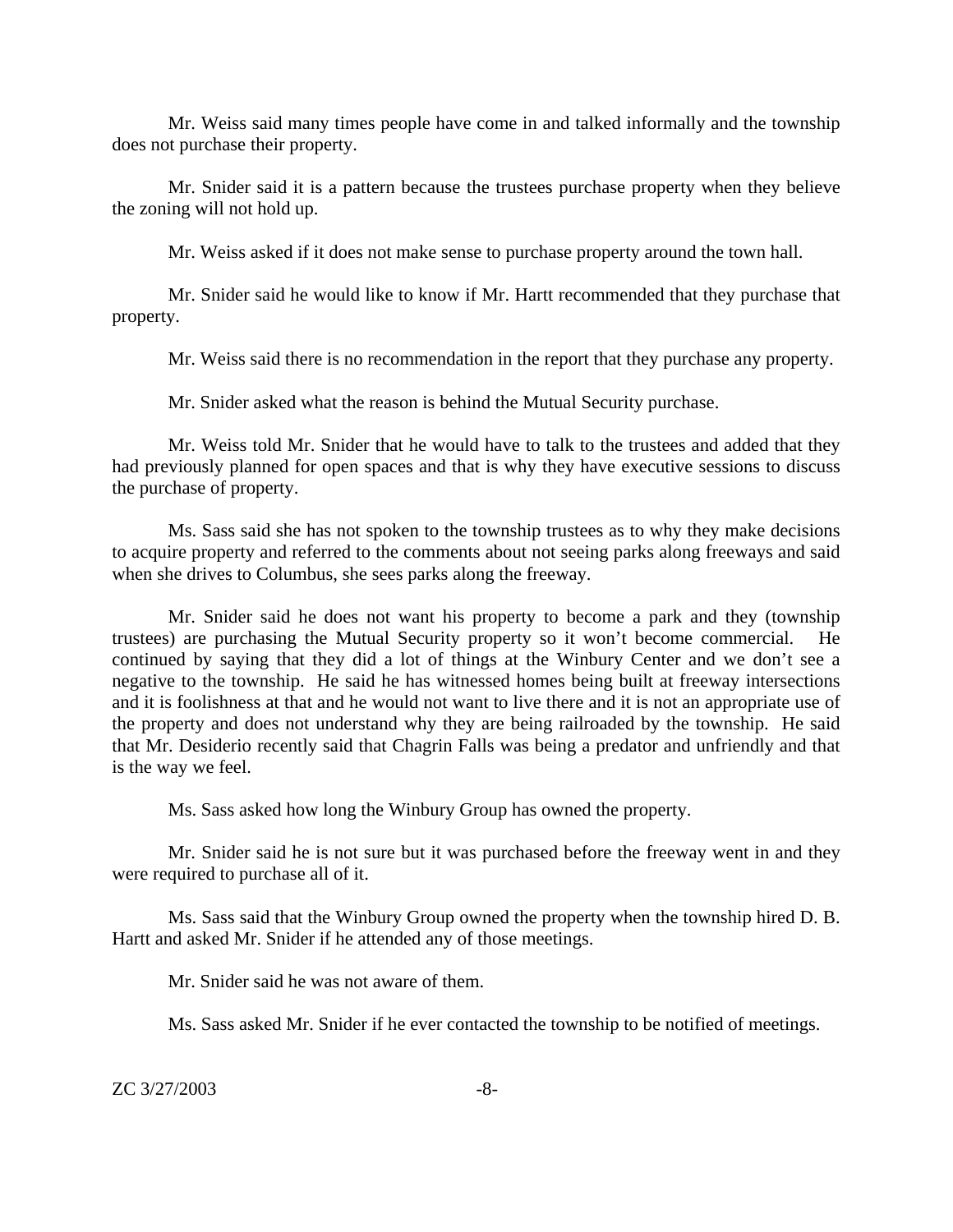Mr. Snider said yes, but not formally.

 Mr. Weiss said the township had a Citizens Advisory Committee (CAC) that consisted of about thirty people and there were various articles in the newspaper about it and it was not a hidden project.

Mr. Snider asked if these people were property owners or residents.

 Mr. Weiss said the thirty people were diverse, from different subdivisions and different business people so there was a mix of different types of people on the committee.

Mr. Snider asked how it got organized.

 Mr. Weiss said it was advertised in the newspapers so the township trustees received several resumes. He said D.B. Hartt selected the people and recommended the diverse group to be on the committee.

 Ms. Sass told Mr. Snider that he can ask the township to notify him and asked if he can search his records to find a request that he has submitted to the township for notification.

 Mr. Weiss said that the zoning commission worked well with the Winbury Group in the past and the township approved a change in zoning but the residents passed a referendum overturning the decision and the township did not offer to buy your property so it goes against your conspiracy theory.

 Mr. Snider said they have a wonderful property in Winbury and now they are being shut out by the trustees and with the tone of these statements, the zoning commission is going to deny this application.

 Ms. Sass told Mr. Snider that Franklin's Row in Solon is beautiful and his level of integrity is top-notch but this is a different circumstance and we as the zoning commission have an obligation to explore every aspect of this application thoroughly before making a recommendation to the township trustees.

 Mr. Snider said that as far as the zoning commission doing a thorough job, he applauds that but as far as it coming off a residential street, the township by its actions has forced us to use the residential street. He said they could have joined with Mutual Security but by being stifled by the township, you are leaving us with a problem and we do not believe legally we can put a new home there.

 Mr. Sheehy said there are those that would pay if a township park is next to the property and it could be desirable for a residential home.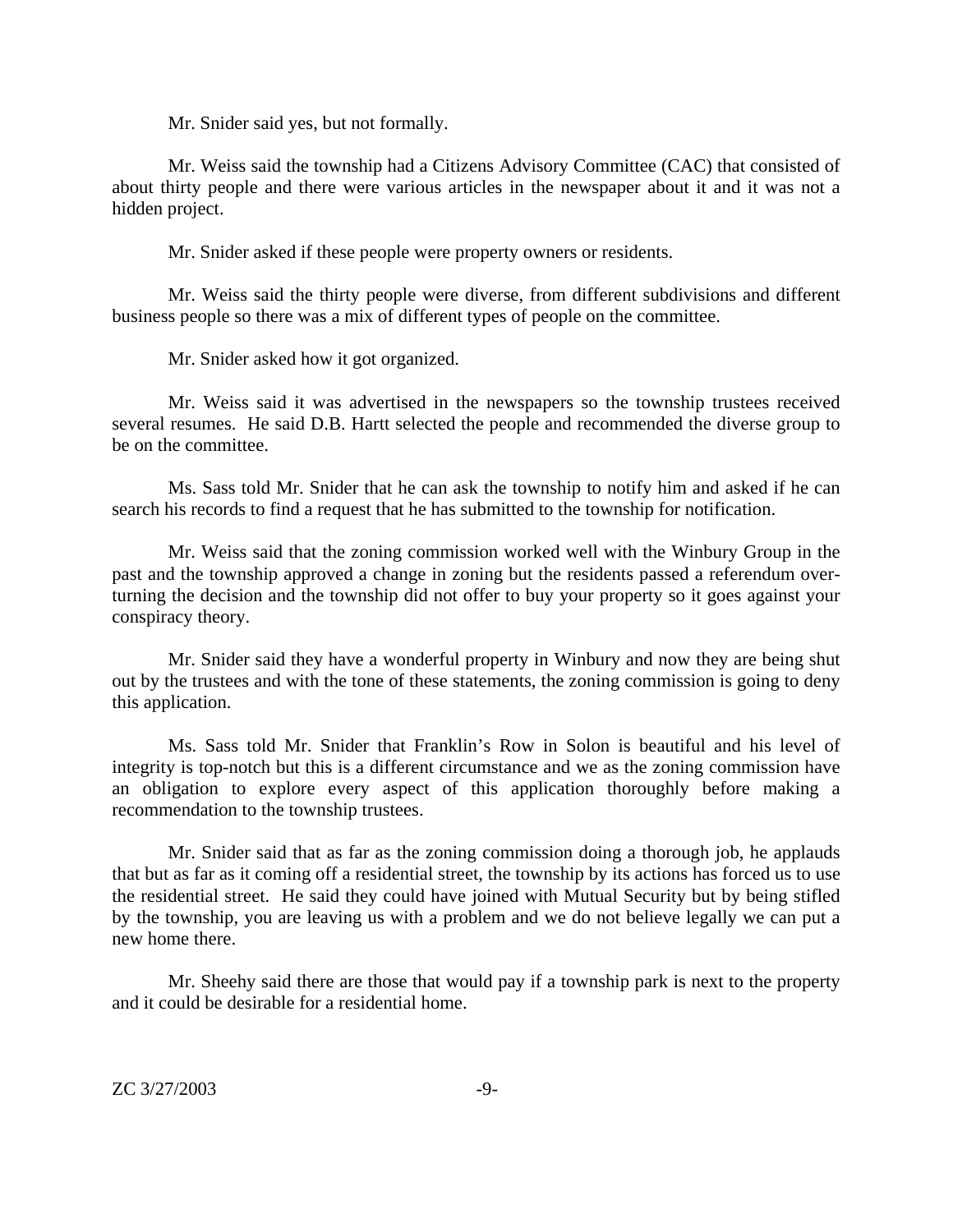Mr. Snider said they have been around since 1987 and there have been several township trustees and they are still coming to meetings.

 Mr. Sheehy said the zoning commission has no idea what the trustees have planned for that property.

 Mr. Snider said they (Winbury Group) need to find out what their plans are because they sent us here without knowing, so how can the zoning commission say they have enough information.

 Ms. Sass said that the township trustees have authority to take property by eminent domain for certain reasons and a park is one of the them and added that she did not know if down the road they could change the use of it and added that townships are different from municipalities.

 Mr. Snider said even if the township keeps the Mutual Security property as a park, we are saying there is a problem here and it needs to be addressed at the same time.

Mr. Weiss told Mr. Snider that it worked very well on the other side and we had many meetings before you (Winbury Group) submitted the amendment application to the zoning commission and we discussed a lot of issues and they were worked out, but by submitting an amendment before us, the issues have to be worked out in a public hearing.

Ms. Sass said she would like to hear public input on this.

Mr. Ted Seliga of North Spring Valley Drive stated that he will express his opinion as a resident. He said the freeway is a dividing line between commercial and residential and all of the development took place north of the freeway and since the township acquired the Frohring funds, the trustees looked at areas of the township and one of the decisions was to purchase the Campane property to allow the township facilities to expand. He said he has to speak against this proposed amendment because it does not fit and he would hate to see this property re-zoned to anything other than residential and there is nothing to stop the applicant from developing it as residential. He said the trustees have a plan for the Mutual Security property and the purpose is to fit it into the whole town center concept.

Mr. Weiss suggested that Mr. Snider acquire a copy of the D. B. Hartt report and the Phase II Storm Water Management Plan and the town center plan because they are the three most recent documents that deal with township regulations.

Ms. Sass asked Mr. Snider if he has spoken to the township trustees recently.

Mr. Snider said no, but he is not opposed to it.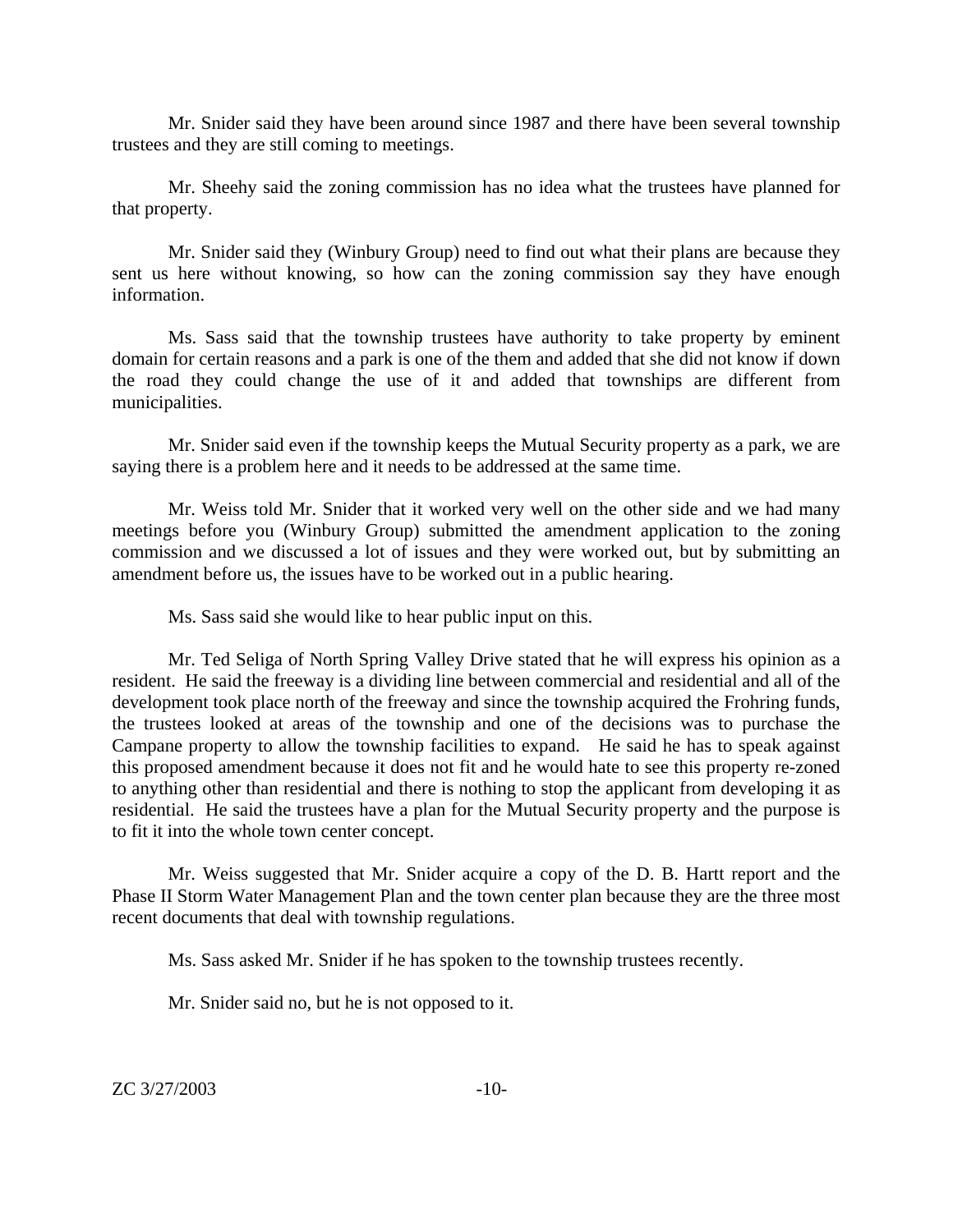Ms. Sass asked Mr. Snider if he would consider getting on the township agenda in a public session and ask the trustees if they would be willing to purchase this property and if he would like to continue the public hearing one more time. The second question is to find out the time period from the state regarding the road dedication. She said she would call the planning commission to see if the road dedication has importance and if yes, if they will re-examine this issue. She referred to Mr. Snider talking to Mr. Gus Saikaly regarding the 208 sewer plan and said she would like to have Mr. Saikaly attend a zoning commission meeting to talk about that because she would like to hear that from Mr. Saikaly. She said lastly that Mr. Snider thought he placed a written request with the township regarding meeting notification. She said she will check with Susan Angelino, Clerk regarding that request.

Mr. Snider asked why the road dedication is important because the state said they could use the road.

Ms. Sass said it could take care of the frontage issue and the zoning commission wants to know when it will be offered to the county or township and it ties into the county planning commission's recommendation.

Mr. Snider said he is not pushing for a vote but told the zoning commission members that they have to satisfy themselves. He said he will check it out but Mr. Hart from ODOT may say it will take six months to a year and added that Mr. Hart is puzzled and he asked what is the problem.

Ms. Sass asked if the triangular piece is part of the road.

Mr. Snider replied yes.

Ms. Sass said she will call the county planning commission to see if it will make a difference.

Mr. Snider said he thinks a small professional office building or dance studio could be placed back there on the property and it is less of an issue than the Winbury Center even though there are two houses on that street and if the township does not want commercial, we don't believe we can put a residential home back there and we did not know what zoning amendment to request because originally we thought about a shopping center on the Winbury Center site and we don't think residential works. He said he may accept POD zoning or it could be acquired by the township or traded with the other Mutual Security piece on the north side where we already have an interest. He said by keeping it residential, the township is causing a taking and while we own the property we will not go to residential. He said they will contact the township trustees to see if they will re-zone the property or trade with us.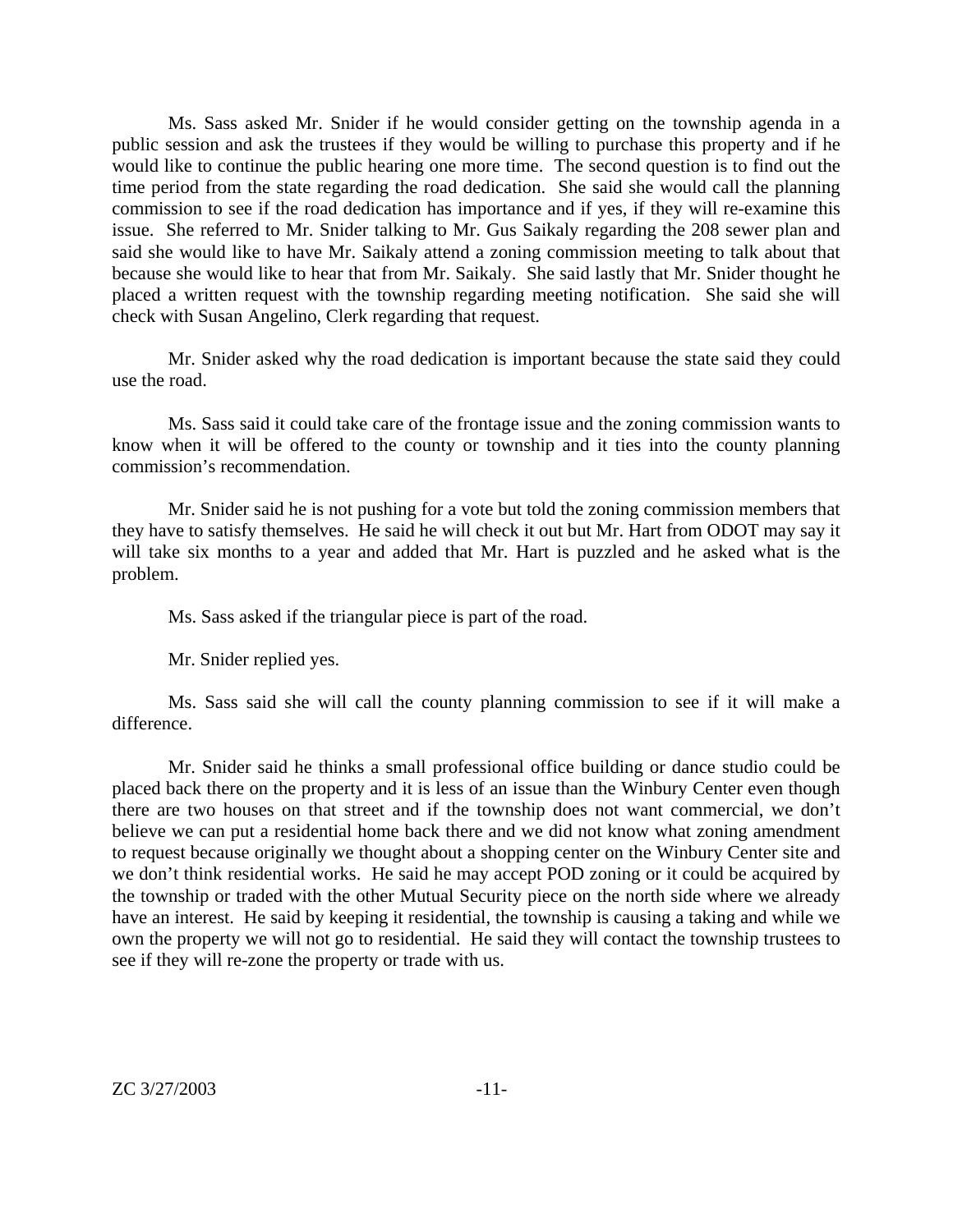Mr. Sheehy said that nobody is questioning Winbury's ability to do great work, the question is the correct place. He told Mr. Snider that a lot of his arguments are guess work on his part and said he would be willing to recess the public hearing again to address Ms. Sass' concerns and to give the applicant time to talk to the trustees.

 Mr. Weiss made a motion to recess the public hearing at 9:31 P.M. and to reconvene the public hearing on April 24, 2003 at 7:45 P.M. and to request that the Bainbridge Township Board of Trustees issue a purchase order for the services of a court reporter.

Mr. Sheehy seconded the motion.

Vote: Ms. Fine, aye; Mr. Richards, aye; Ms. Sass, aye; Mr. Sheehy, aye; Mr. Weiss, aye.

The regular meeting was reconvened at 9:31 P.M.

 Mr. Snider stated that he appreciated the zoning commission's time and added that he thinks Bainbridge Township is a beautiful place.

#### OTHER BUSINESS

#### Residential Care Facilities

 The zoning commission held a discussion with Mr. Ted Seliga regarding residential care facility zoning.

#### Storm Water Management Workshop

 Mr. Weiss reported that there will be a Storm Water Management Workshop to be held April 24, 2003 at Westwoods Park in Russell Township.